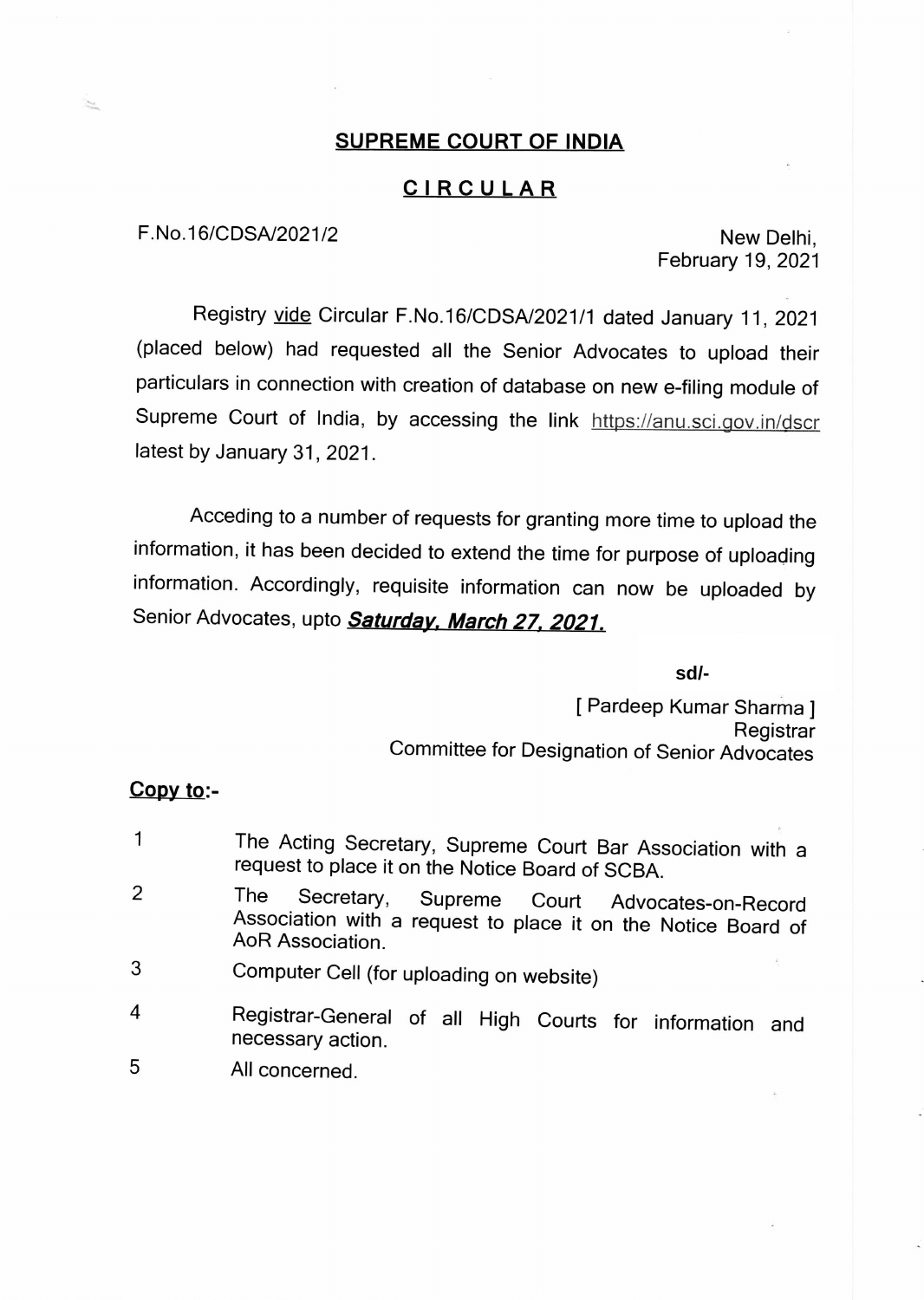#### **SUPREME COURT OF INDIA**

## **CIRCULAR**

F.No.16/CDSA/2021/1 New Delhi,

January 11, 2021

In order to have relevant particulars of the Senior Advocates so that they could be contacted virtually by creating unique account, it is proposed to create database of Senior Advocates on new e-filing module of Supreme Court of India.

All the Senior Advocates are accordingly requested to upload their particulars, including official e-mail ID and mobile number, by accessing the link **https://anu.sci.gov.in/dscr** (Designated Senior Counsel Registration), latest by January 31, 2021.

Instructions given overleaf may be followed to complete the process of uploading the data.

> **Sd/**  <sup>l</sup>Pardeep Kumar Sharma <sup>J</sup> Registrar Committee for Designation of Senior Advocates

#### **Copy to:-**

1. The Acting Secretary, Supreme Court Bar Association with a request to place it on the Notice Board of SCBA.

2. The Secretary, Supreme Court Advocates-on-Record Association with a request to place it on the Notice Board of AoR Association.

3. Computer Cell (for uploading on website)

4. Registrars-General of all High Courts for information and necessary action.

5. All concerned.

P.T.O.